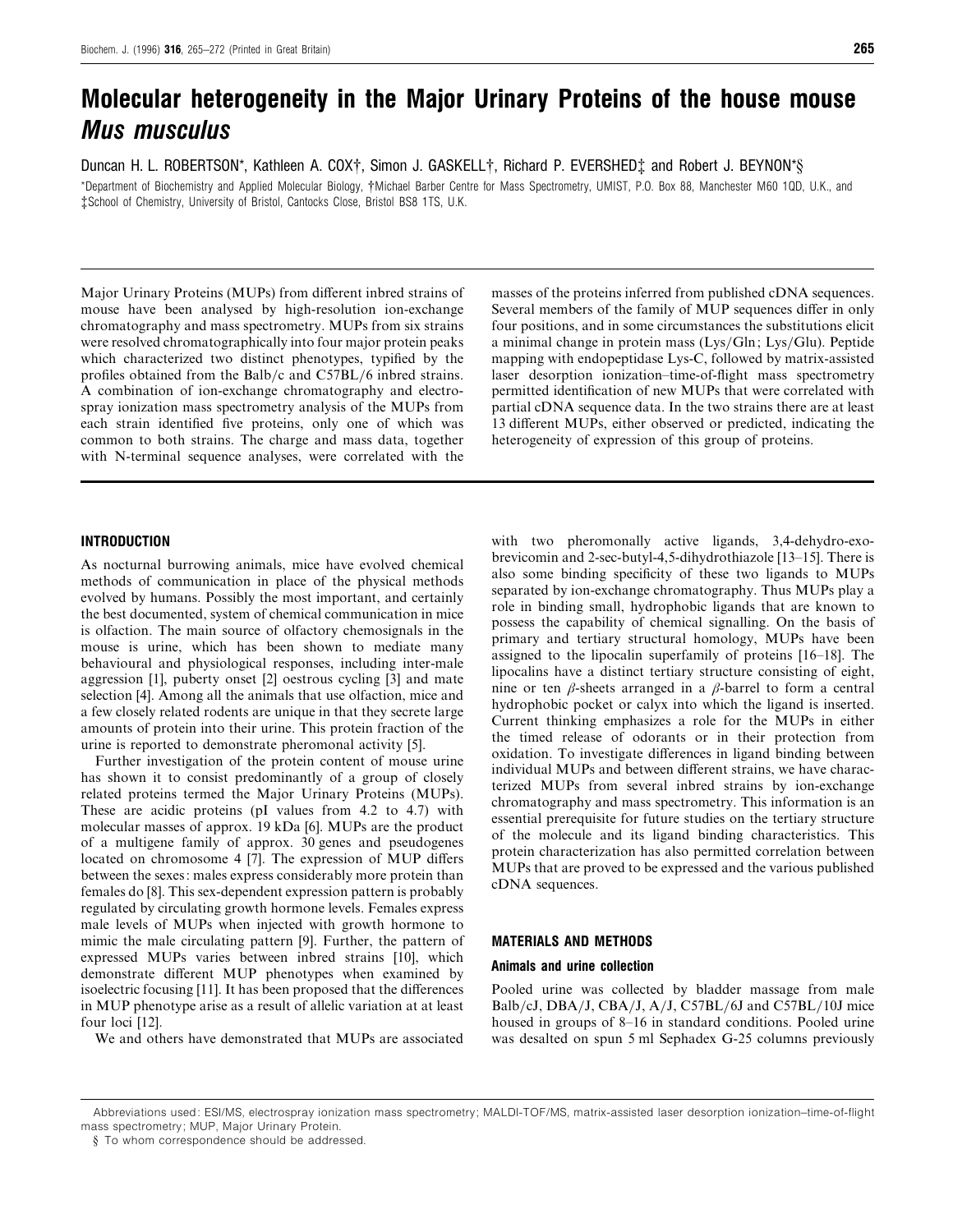

*Figure 1 Anion-exchange chromatography of MUPs from different inbred strains of mouse*

Urine from six strains of mouse, Balb/cJ, DBA/J, CBA/J, A/J, C57BL/6J and C57BL/10J, was desalted into 50 mM Mes buffer, pH 5.0, and a 100  $\mu$ l aliquot of each was applied to a Mono-Q anion exchange column (*V*<sup>t</sup> 1 ml). After a brief wash with buffer, bound protein was eluted with a linear gradient of 0–200 mM NaCl. Proteins analysed in this manner fell into one of two phenotypes, (*a*) and (*b*), the profiles of which are shown.

equilibrated in 50 mM Mes buffer, pH 5.0. Aliquots (250  $\mu$ l) were eluted by centrifugation at 200 *g* for 1 min at room temperature.

#### *Analytical anion-exchange chromatography of MUPs*

Analytical anion-exchange chromatography was performed with a Pharmacia FPLC system fitted with a Mono-Q column  $(V_t$  1 ml). The column was equilibrated with 10 ml of 50 mM Mes buffer, pH 5.0, before application of 100  $\mu$ l of desalted urine in the same buffer. This contained approx. 0.2 mg of protein as estimated with a BCA assay kit (Pierce Chemicals). Bound protein was eluted from the column with a linear salt gradient of 0–200 mM NaCl in 22 ml.

## *Purification of MUPs by anion-exchange chromatography*

Purification of individual MUP peaks was also achieved by anion-exchange chromatography on a Pharmacia FPLC system. In this instance the system was fitted with a Resource-Q column  $(V<sub>t</sub> 6$  ml). The column was equilibrated with 60 ml of 50 mM Mes buffer, pH 5.0, before application of either 2 ml of Balb}c or 3 ml of C57BL}6 desalted urine. Bound protein was washed with 44 ml of the above buffer before being eluted from the column with a linear salt gradient of 0–200 mM in 144 ml. Fractions (1 ml) were collected between 107 and 188 ml. Peaks resulting from this separation were pooled and diluted 1:4 with starting buffer and reapplied to the column with the same protocol. Fractions containing the largest single eluted peak were pooled and used in further analyses.

Before electrospray ionization mass spectrometry (ESI/MS), samples purified in the above manner were concentrated by HPLC with a single-pump LKB Bromma system fitted with a Hichrom RP8 (C8) column. The column was equilibrated in 10 ml of 0.1% trifluoroacetic acid at 1 ml/min before injecting 2 ml of purified protein as  $10 \times 200 \mu l$  injections at 1 min intervals. The column was washed with a further 5 ml of 0.1% trifluoroacetic acid before application of a linear acetonitrile gradient of 0–80 $\%$  in 30 ml. Protein eluted in this manner was monitored by absorbance at 280 nm (detector sensitivity 1.0 absorption unit full scale), collected as a pool and used for subsequent  $ESI/MS$ analyses.

### *ESI/MS*

ESI/MS was performed either with a VG Quattro mass spectrometer for whole desalted urines or with a similar instrument upgraded to Quattro II specifications for all other analyses. The instrument was tuned and calibrated with a 20 pmol/ $\mu$ l solution of horse heart myoglobin made up in  $50\%$  (v/v) aqueous acetonitrile,  $1\frac{9}{6}$  (v/v) formic acid. For the samples purified from anion-exchange profiles, the horse heart myoglobin was added to the sample as an internal standard (2  $\mu$ l per 100  $\mu$ l of sample). In these cases the instrument was calibrated with the internal standard spectrum. Each sample was introduced into the mass spectrometer as  $2 \times 20 \mu l$  injections at 2 min intervals (purified MUPs) and as  $5 \times 20 \mu l$  injections (desalted urines). In the latter, samples were prepared by diluting 10  $\mu$ l of desalted MUPs with 50  $\mu$ l of 2% (v/v) formic acid, 40  $\mu$ l of de-ionized water and 100  $\mu$ l of acetonitrile (HPLC grade). The samples were introduced into the source at a flow rate of 10  $\mu$ l/min in a carrier solvent of 50% (v/v) aqueous acetonitrile.

Acquisition of data was controlled by VG Lab-Base software (desalted MUPs) or by VG MassLynx (purified MUPs). Raw spectra were subsequently deconvoluted using the 'MaxEnt' maximum-entropy software incorporated into the VG MassLynx package. All spectra were processed at 1 Da per channel over a mass range of 18300–18900 Da.

#### *Peptide mapping of purified MUPs*

Balb/cJ MUPs were purified by ion-exchange chromatography as described above. The two latest eluting peaks  $(V<sub>t</sub> 122.9$  and 132.9 ml) were concentrated and desalted to deionized water in a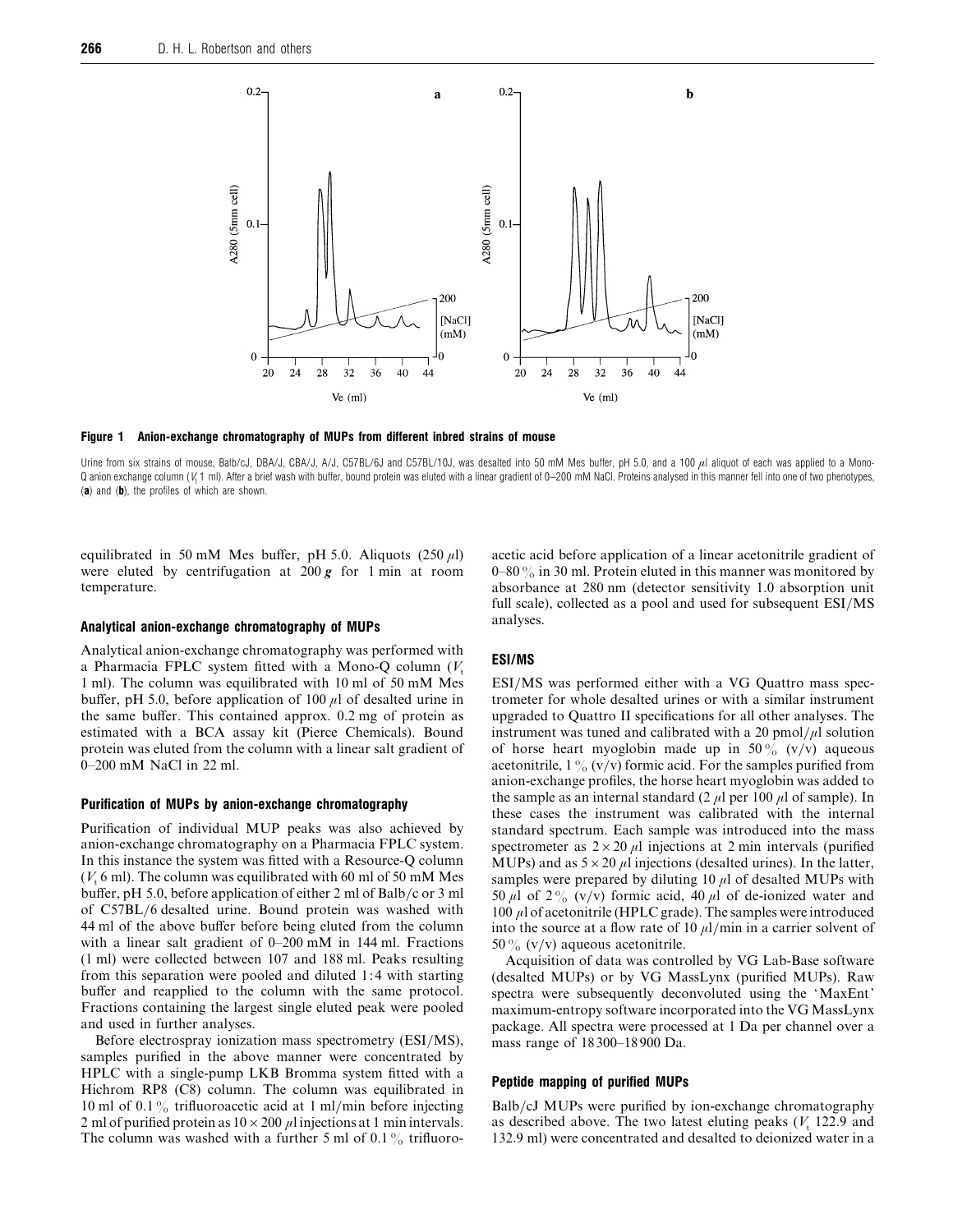

*Figure 2 ESI/MS of MUPs from four different inbred strains of mouse*

Desalted urine (10  $\mu$ l) was diluted with 40  $\mu$ l of deionized water, 50  $\mu$ l of 2% (v/v) formic acid and 100  $\mu$ l of acetonitrile. This solution was then injected into a VG Quattro triple quadrupole mass spectrometer fitted with an electrospray ionization source. The acquired mass-to-charge spectra were processed with maximum-entropy software included in the VG MassLynx package.

Centricon concentrator (Amicon) with a 10 kDa cut-off membrane. A 200  $\mu$ l aliquot of this preparation was first denatured by addition of an equal volume of 8 M guanidinium thiocyanate (BDH) and then reduced with  $20 \mu l$  of 2-mercaptoethanol followed by incubation at room temperature for 2 h. The solution was then treated with  $30 \mu l$  of  $10 M$  hydrochloric acid to precipitate the protein. The precipitate was pelleted by centrifugation at 11000 *g* for 2 min at room temperature in a microcentrifuge and washed twice with deionized water before being resuspended in 200  $\mu$ l of digestion buffer (50 mM Tris/HCl, 2 mM EDTA, 2 mM 2-mercaptoethanol, pH 8.5).

For digestion with endopeptidase Lys-C, a 20  $\mu$ l aliquot of the above suspension was added to an equal volume of  $0.1 \text{ mg/ml}$ sequencing-grade endopeptidase Lys-C (Boehringer-Mannheim) in 50 mM Tricine buffer, pH 8.0, containing 10 mM EDTA, as supplied by the manufacturers. This was incubated at 37 °C overnight and the reaction was then stopped by addition of  $8 \mu l$ of formic acid.

## *Matrix-assisted laser desorption ionization–time-of-flight mass spectrometry (MALDI-TOF/MS)*

MALDI-TOF}MS was performed with a VG TofSpec-E instrument operated in the reflectron mode. Each Lys-C digest was diluted with four volumes of water containing  $0.1\%$  (v/v) trifluoroacetic acid. A portion was mixed with an equal volume of a saturated solution of 2,5-dihydroxybenzoic acid in 50% aqueous acetonitrile containing  $0.1\%$  trifluoroacetic acid and 50 mM fucose. A 2  $\mu$ l aliquot of this mixture was air-dried on the MALDI sample target.

## *RESULTS*

Anion-exchange chromatography (Mono-Q, FPLC) was performed on MUPs from six inbred strains of mouse: Balb/cJ, A/J, CBA/J, DBA1/J, C57BL/6J and C57BL/10J. The MUPs from these strains consistently and reproducibly demonstrated two distinct phenotypes (Figure 1). The first phenotype (Figure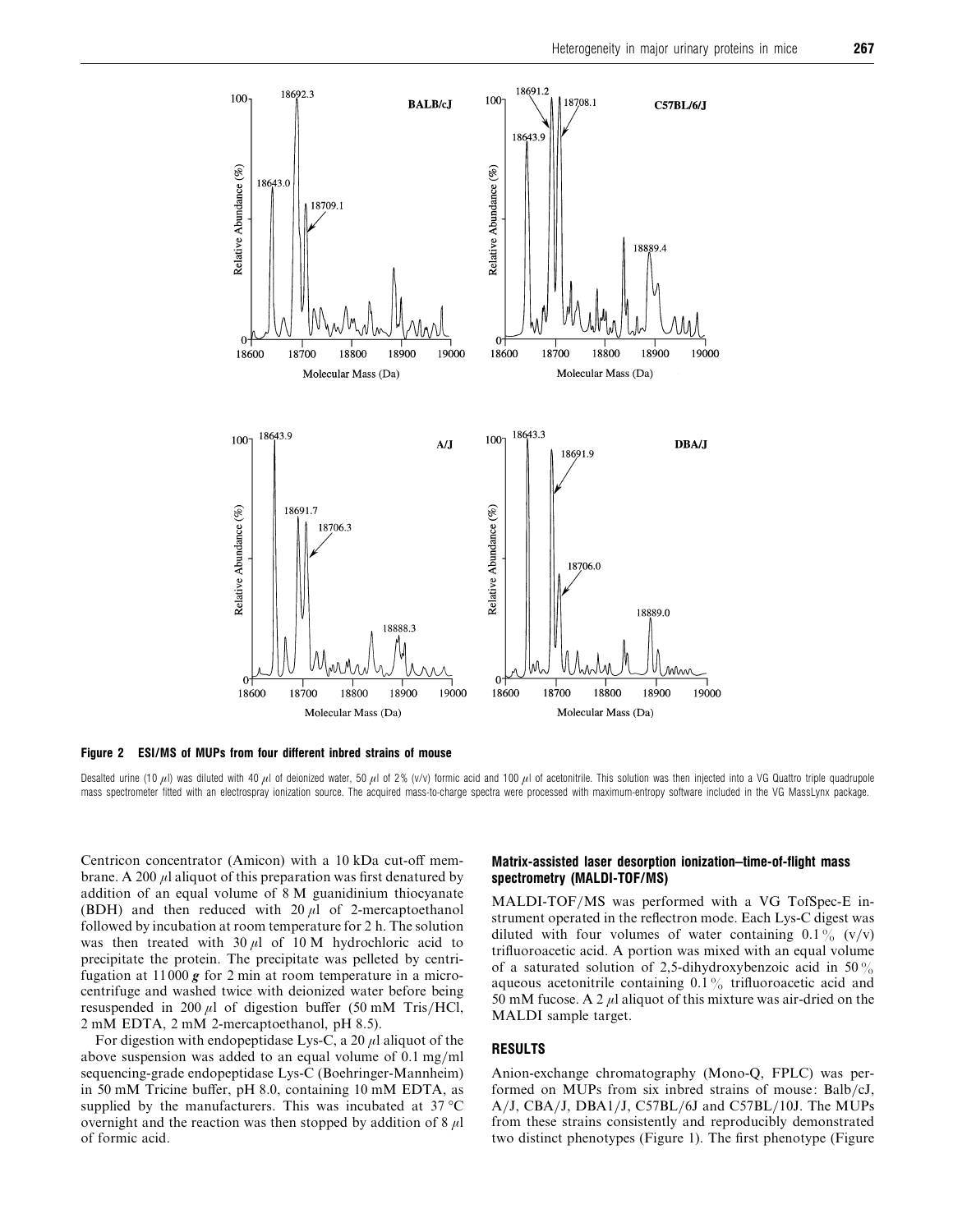

*Figure 3 Analysis of Balb/cJ and C57BL/6J MUPs by anion-exchange chromatography and ESI/MS*

A 2 ml aliquot of urine from Balb/c or C57BL/6J mice was desalted into 50 mM Mes buffer, pH 5.0, and applied to a Resource-Q anion-exchange column ( $V<sub>i</sub>$  6 ml) pre-equilibrated in 60 ml of the same buffer. Bound protein was eluted from the column using a linear NaCl gradient of 0-200 mM in 144 ml. Fractions (1 ml) containing the four main peaks were collected and the individual peaks were pooled. Each pool was diluted 1:4 with the above buffer before being reapplied to the column and chromatographed under the same conditions. Fractions containing the largest peak were then pooled and concentrated by reverse-phase HPLC. The last two steps served to emphasize the homogeneity of the applied material and to effect a buffer change: no further separation was achieved. Protein prepared in this manner was then analysed by ESI/MS, and the molecular masses present in each peak are indicated on the trace.

1a) consists of four major peaks between elution volume  $(V_e)$  24 and 34 ml, whereas the second phenotype (Figure 1b) has only three major peaks between  $V_e$  24 and 34 ml with an additional peak at 39 ml. Each of these peaks consisted of a single band on SDS}PAGE, migrating at approx. 18 kDa, which reacted strongly with a rabbit polyclonal antiserum raised to MUPs (results not shown). Only the fourth major peak in phenotype (a) has a retention time identical with the third major peak in phenotype (b). The relative peak areas are also significantly different in both profiles. Balb/cJ,  $A/J$ ,  $CBA/J$  and  $DBA1/J$ strains all exhibit the (a) phenotype, whereas  $C57BL/6J$  and  $C57BL/10J$  strains exhibit the (b) phenotype. From the genealogical tree of inbred mouse strains [19], all the strains of the (a) phenotype share a common ancestor distinct from the strains showing the (b) phenotype, suggesting that the different phenotypes had evolved before establishment of the inbred lineages.

MUPs from four different inbred strains were analysed by ESI/MS (Figure 2). Three of the strains, Balb/cJ,  $A/J$  and DBA1/J, are phenotype (a) whereas the remaining strain, C57BL}6J, is phenotype (b). All four strains express MUPs of three major masses, 18643(4), 18691(2) and 18706(7) Da, whereas the C57BL/6J MUPs show a higher abundance of protein at a mass of 18893 Da. The variations in the last significant figures are within the expected precision of mass assignment. The relative abundance (integrated peak area) of the three major masses also varies between the two different phenotypes. In phenotype (a) the relative abundances of the three major masses are  $18692 \text{ Da} > 18643(4) \text{ Da} > 18706(9) \text{ Da}$ , whereas in phenotype (b) they are  $18708 \text{ Da} > 18691 \text{ Da} >$ 18643 Da.

The anion-exchange profiles and the ESI/MS analysis are, superficially, paradoxical. In phenotype (a) the three major observed masses have to account for four large anion-exchange peaks. In phenotype (b) MUPs, the four observed masses are accounted for by four anion-exchange peaks, but only one of these peaks has the same retention time, and therefore the same inferred charge, as a peak in the phenotype (a) profile. To clarify these anomalies we have used ESI/MS to screen the anion exchange profiles of Balb/cJ and  $C57BL/6J$  MUPs, strains representative of the two phenotypes. Direct screening of anionexchange fractions with ESI/MS proved unsuccessful (results not shown). Therefore anion-exchange chromatography and rechromatography were used to purify individual peaks, which were then concentrated and desalted by reverse-phase HPLC before ESI/MS (HPLC traces not shown) The results of these analyses are shown in Figure 3 for Balb/cJ and  $C57BL/6J$ MUPs. In most instances, a single mass peak was associated with a protein peak on Mono-Q chromatography, but one peak in each strain (Balb/c,  $V_e \approx 11$  ml; C57BL/6J,  $V_e \approx 132$  ml) incorporated two proteins, co-eluting on two cycles of ion-exchange and reverse-phase chromatography. Comparison of the combined  $ESI/MS$  data in Figure 3 with the direct  $ESI/MS$ analysis of unfractionated MUPs in Figure 2 shows the presence of two MUPs (18698 and 18614 Da) in the former that are absent in the latter. This apparent anomaly is thought to be due to two factors: the relatively low levels of these proteins and the proximity of their molecular masses to that of other far more abundant MUPs, which has prevented their resolution by ESI/MS and maximum-entropy processing.

A summary analysis, relating elution volume on Mono-Q anion-exchange chromatography to mass and relative abundance for the two phenotypes, is particularly informative (Figure 4). It is evident that the same masses are present in both strains but with largely different elution volumes (and hence net charges). Both strains express proteins of different masses that are coeluted. There are at least 10 different MUPs, only one of which is apparently common (in charge and mass) to both strains, attesting to the complexity of this group of proteins. One particularly interesting feature is the presence of two MUPs with the same mass, yet different charges, in the same strain (uMUP-I and uMUP-III, mass 18693 Da in Balb/cJ).

Sequence divergence between some of the MUPs is slight [20]. It was therefore likely that the two proteins of same mass and different charges were derived from an isobaric substitution that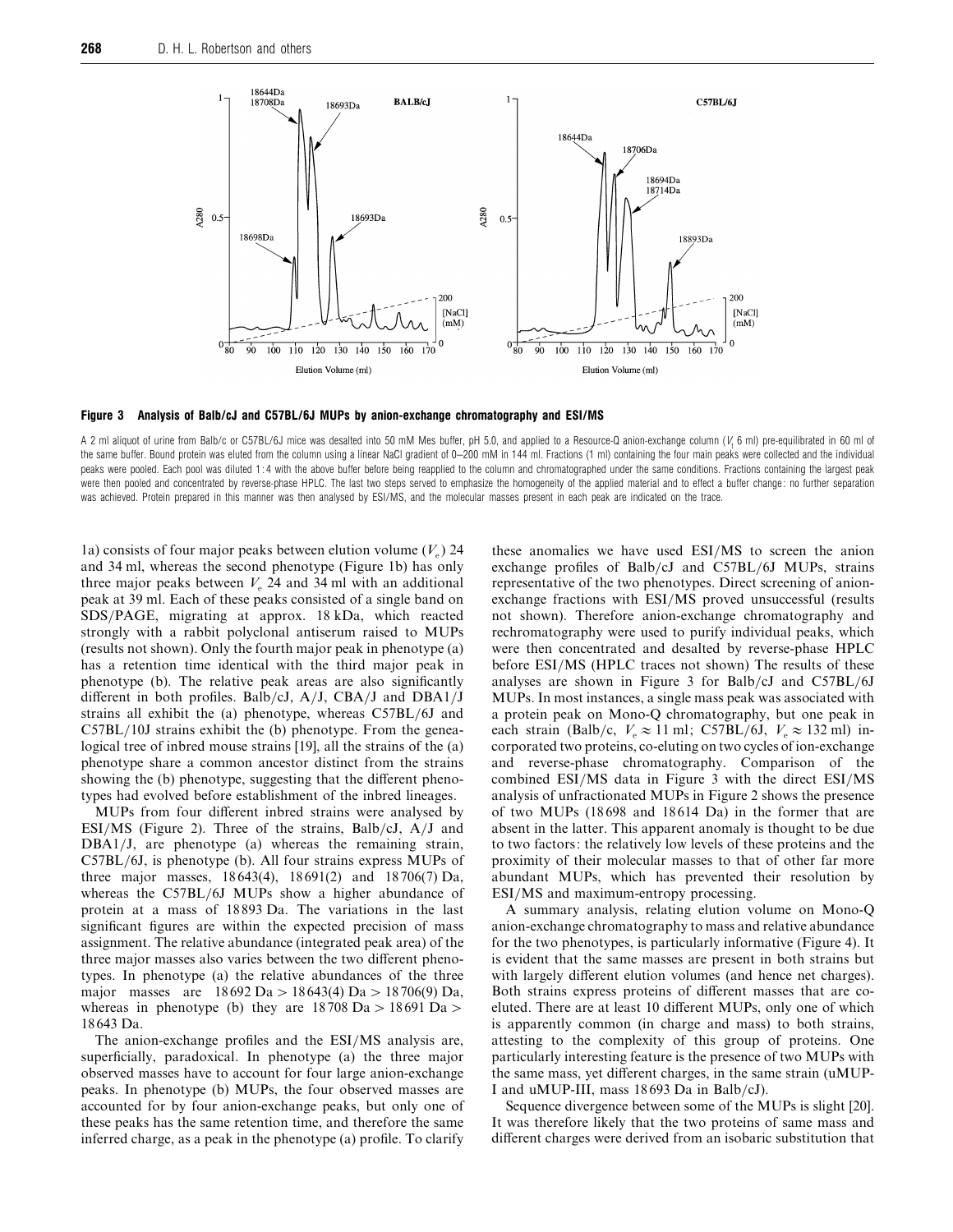

#### *Figure 4 Summary comparison of Balb/cJ and C57BL/6 MUPs analysed by anion-exchange chromatography and ESI/MS*

The central axis represents the anion-exchange elution volume  $(V_{\!\scriptscriptstyle\! \ell})$  and the heights of the peaks represent their relative abundances. The annotated figure on each peak is the molecular mass as determined by ESI/MS. Finally, the peaks are labelled with the names suggested in Table 1 for ease of cross-reference.

caused a shift in overall charge. The only changes capable of this effect are Lys}Glx substitutions. Comparison of the aligned sequences indicated that uMUP-IX (our nomenclature, see Table 1) and uMUP-II differed by a single amino acid at position 136:

#### *Table 1 A proposed classification and nomenclature for uMUPs*

Abbreviations: cds, coding sequence; Glyc, glycosylation.

in uMUP-II this is a Lys residue; in uMUP-IX it is Gln. The cDNA sequence of uMUP-II was derived from a Balb/c mouse (accession number M16356 [21]); that of uMUP-IX was derived from a C57BL}6J mouse (accession number X00908 [22]). This sequence difference would predict that the MUP containing Lys<sup>136</sup> from Balb/c should be eluted earlier than the MUP containing  $Gln<sup>136</sup>$  from C57BL/6J; this is exactly what is observed (Figure 4).

A similar phenomenon could be invoked to explain the charge difference between the two proteins of molecular mass 18693 Da in the Balb/c strain. In this instance, there were no sequence data to support our reasoning, and we analysed these two proteins further, The two 18693 Da MUPs from Balb/c mice were purified by chromatography/rechromatography and mapped by MALDI-TOF/MS. Because we expected an isobaric substitution involving a Lys residue, we reasoned that a Lys-C peptide map would be most informative. Figure 5 shows the mass spectra obtained. For the spectrum of the component eluting earlier (Figure 5, upper spectrum), all the observed proteolytic peptides could be assigned to the known sequence of a Balb/c MUP (Table 1, uMUP-I, our nomenclature); two predicted tripeptide fragments (29–31 and 74–76) were not observed. The MUP eluting later gave a map on MALDI-TOF/MS that was very similar to the first, with one important exception. The MUP eluting earlier has fragments of mass 1123 Da (residues 132–140) and 2535 Da (residues  $141-162$ ) that are absent from the spectrum of the MUP eluting later. Instead, the late-eluting MUP possesses a fragment of 3640 Da that is absent from the early-eluting MUP spectrum. This corresponds to a combination of the two

| Name                | Predicted/obs.<br>mass/charge      | Genbank<br>accession no.                   | Genbank<br>locus                                         | References/notes                                               | Balb/c<br>Pred./Obs. | C57BL/6<br>Pred./Obs. |
|---------------------|------------------------------------|--------------------------------------------|----------------------------------------------------------|----------------------------------------------------------------|----------------------|-----------------------|
| uMUP-I              | 18694 Da<br>$z = -11.3$            | M16355                                     | <b>MUSMUPI</b>                                           | $[21]$                                                         | Yes/Yes              | $-\sqrt{N_0}$         |
| uMUP-II             | 18709 Da<br>$z = -11.3$            | M16356<br>X04115(?)                        | <b>MUSMUPII</b><br>MMMUP8R                               | $[21]$<br>Incomplete cds [24]                                  | Yes/Yes              | $-\sqrt{N_0}$         |
| uMUP-III<br>uMUP-IV | 18817 Da<br>$z = -7.2$             | M16359(?)<br>M16358                        | MUSMUP3B<br><b>MUSMUPIV</b>                              | Incomplete cds[21]<br>$[21]$                                   | $Yes$ –              | $-\sqrt{N_0}$         |
| uMUP-V              | 18997 Da<br>$z = -13.3$            | M16360                                     | <b>MUSMUPV</b>                                           | $[21]$                                                         | Yes/No               | $-\prime$ No          |
| uMUP-VI             | 19007 Da + Glyc<br>$z = -13.7 + ?$ | X03525<br>M27608<br>X00909(?)<br>M16357(?) | MMMUP15R<br><b>MUSMUPG</b><br><b>MUSMUPC</b><br>MUSMUP3A | $[24]$<br>$[24]$<br>Incomplete cds [22]<br>Incomplete cds [21] | Yes/No?              | $-/-$                 |
| uMUP-VII            | 18646 Da<br>$z = -11.3$            | X00907                                     | <b>MUSMUPA</b>                                           | $[22]$                                                         | Yes/Yes              |                       |
| uMUP-VIII           | 18695 Da<br>$z = -13.3$            | This study<br>X03524(?)<br>M27609(?)       | MMMUP11R<br><b>MUSMUPF</b>                               | This publication<br>Incomplete cds [24]<br>Incomplete cds [24] | Yes/Yes              | $-\gamma$ es          |
| uMUP-IX             | 18709 Da<br>$z = -12.3$            | X00908                                     | <b>MUSMUPB</b>                                           | $[22]$                                                         | $-\prime$ No         | Yes/Yes               |
| uMUP-X              | 18644 Da<br>$z \approx -11$        | None                                       | None                                                     | Observed protein, but no<br>known cDNA sequence                | $-/-$                | $-\gamma$ es          |
| uMUP-XI             | 18714 Da<br>$z = -13.3$            | None                                       | None                                                     | Observed protein, but no<br>known cDNA sequence                | $-/-$                | $-\gamma$ es          |
| uMUP-XII            | 18698 Da<br>$z \approx -12.3$      | None                                       | None                                                     | Observed protein, but no<br>known cDNA sequence                | $-\gamma$ es         | $-/-$                 |
| uMUP-XIII           | 18893 Da<br>$z \approx -15$        | None                                       | None                                                     | Observed protein, but no<br>known cDNA sequence                | $-\gamma$ es         | $-\gamma$ es          |
| uMUP-XIV            | 18739 Da<br>$z = -13.1$            | X03208                                     | MMMUPBS8                                                 | $[25]$                                                         | Yes/No               | $-\sqrt{N_0}$         |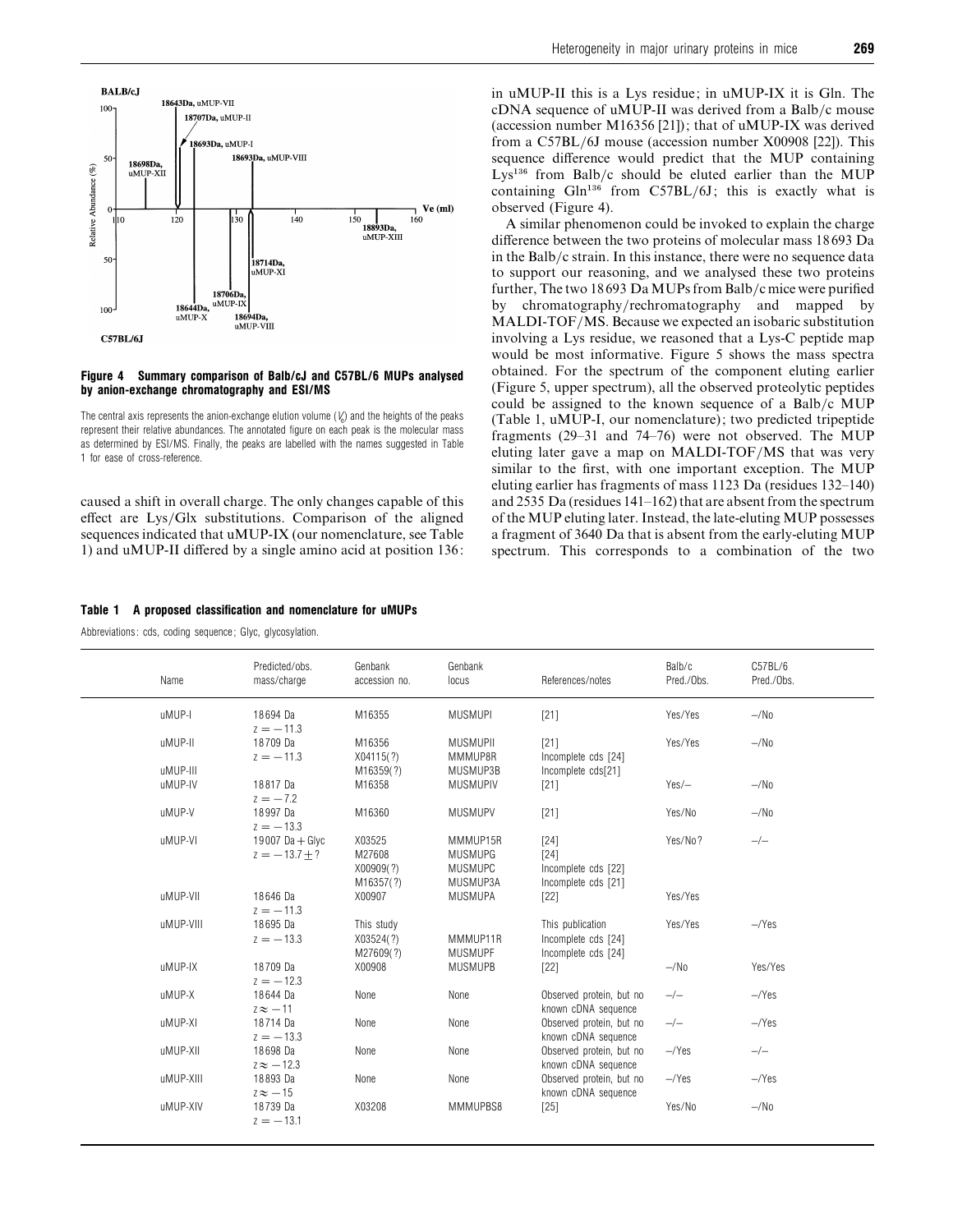



uMUP-I and uMUP-VIII (both of molecular mass 18693 Da) were isolated by ion-exchange chromatography and were subjected to peptide mapping with endopeptidase Lys-C. The digests were analysed by MALDI-TOF/MS. The numbers in parentheses attached to each peak are the residues of the aligned sequence(s) that would give a fragment of that particular mass (bottom panel).

sequences, consistent with the elimination of a Lys-C site, and therefore comprises residues 132–162 (Figure 5, bottom panel). Loss of a Lys-C site with no detectable change in mass (at the precision of these ESI/MS and MALDI-TOF/MS analyses) can be achieved only by a Lys/Glx replacement. To confirm the substitution, the Lys-C peptide 132–162 was isolated by reversephase HPLC (results not shown) and sequenced by automated Edman degradation. The sequence so derived was E<sup>132</sup>RFAQLXEEHGI<sup>144</sup>, demonstrating clearly that this MUP is a new sequence that has Glu<sup>140</sup> in place of Lys<sup>140</sup>. The Lys  $\rightarrow$ 

Glu change involves the gain of an acidic group as well as the loss of a basic group, and it is unsurprising that the new MUP is eluted considerably later in the salt gradient than the other protein.

## *DISCUSSION*

MUPs have been used in studies of mouse genetics for some time [10,11], partly because of the accessibility of the protein product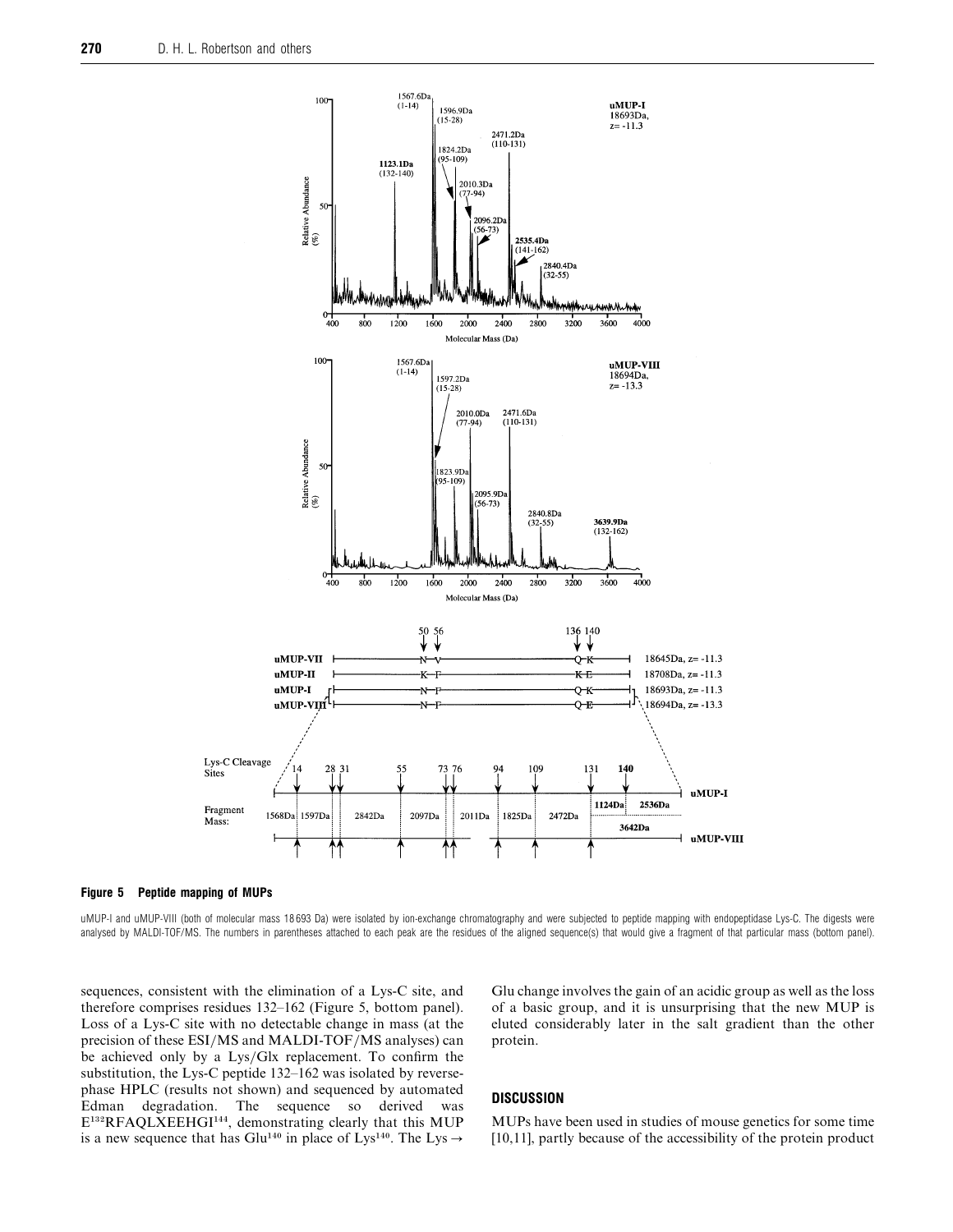

#### *Figure 6 Sequence alignment of uMUPs*

The inferred full or partial protein sequences of MUPs were aligned using the Clustal algorithm and a PAM250 similarity matrix. Residues that are in the majority in each position are highlighted on a black background. The sequences are named according to the data in Table 1. The complete sequence uMUP-II and the incomplete sequence MMMUP8R are identical except for an undetermined residue at position 101 in the latter. These are highly likely to be the same sequence. MMMUPBS6 differs from uMUP VIII at only one position (127), where the former possesses a methionine residue that is a serine in the latter. The predicted molecular mass of MMMUPBS6 is 18739 Da, whereas that of uMUP-VIII is 18695 Da. Only this latter mass is observed in Balb/c mice. The shortest aligned sequence is MMU12201 (residues 115–162), derived from C57BL/6 mice, which is identical with the corresponding residues in uMUP-I and uMUP-VII, both derived from Balb/c mice. The lack of proteins of the same mass and charge as uMUP-I and uMUP-VII in C57BL/6 mice leads to the conclusion that the full sequence of the gene from which MMU12201 is derived is not that of uMUP-I or uMUP-VII.

and partly because of the complexity of the phenotypes [12]. One outcome of this interest has been the derivation of complete or incomplete cDNA sequences for these proteins. In principle the accurate mass that can be derived from ESI/MS allows the correlation of the expressed proteins with the masses of proteins inferred from cDNA sequences. However, the cDNAs have been derived from two strains (Balb/c and C57BL/6), and several of the sequences are incomplete. We have therefore collated and aligned the inferred protein sequences (Figure 6), and propose a nomenclature for urinary MUPs only that encompasses the detailed data on expression and the inferred sequence data (Table 1). It is clear that multiple entries in the sequence databases refer to the same protein, as indicated by multiple sequence entries for a single MUP. Nearly all of the sequences have been derived from the Balb/c mouse, yet only four have been positively identified as urinary MUPs in this animal. A further two or three inferred protein sequences yield masses that have not been observed by ESI/MS. Thus high-level expression of these sequences remains questionable. All ESI/MS analyses were conducted on freshly expressed urine, and there is no possibility of rapid preferential degradation of specific proteins, despite the existence of proteolytic enzymes in mouse urine [23]. One of the MUPs (uMUP-VI, also known as MUP15) has been identified as a minor protein, and has been demonstrated to be glycosylated [25]. This sequence includes an NIT motif for N-linked glycosylation. The mass of the core sequence of uMUP-VI is 19005 Da, and the glycosylation would add further mass to this core.

Several cDNA sequences, first given Genbank accession numbers X00907, X00908, X00909 and J00607 [22], seem subsequently to have been cross-referenced into a full gene sequence, Genbank locus MMMUPBS6, accession number X03208. However, when the coding sequence is reconstructed from the exon data for this gene sequence, the open reading frame predicts a protein of the correct length (162 amino acids) and a mass (18739 Da) that is not observed in urine. Closer inspection of the sequences indicates that X00907 and X00909 were derived from a Balb/c mouse, and  $X00908$  was derived from a C57BL/6J mouse. The MMMUPBS6 sequence, from Balb/c, reports the four variant amino acid positions as  $N^{50} \dots F^{56} \dots Q^{136} \dots E^{140}$ , which in X00908 (C57BL/6) is  $K^{50}$  ...  $F^{56}$  ...  $Q^{136}$  ...  $E^{140}$  and in  $X00907$  (Balb/c) is  $N^{50}...V^{56}...Q^{136}...K^{140}$  (Table 1). Furthermore MMMUPBS6 is a unique sequence by virtue of the substitution of Ser<sup>127</sup> for Met<sup>127</sup>. We have positively identified both of the  $Balb/c$  protein products implied by these sequences from both mass and charge data. The lack of a protein of molecular mass 18739 Da, as predicted by the MMMUPBS6 sequence, is not entirely unexpected, as previous work has shown that MUP genes can be transcriptionally silent [26]. So far at least 14 uMUPs can be identified by a combination of DNA sequences and analysis of urinary secreted proteins. Several of